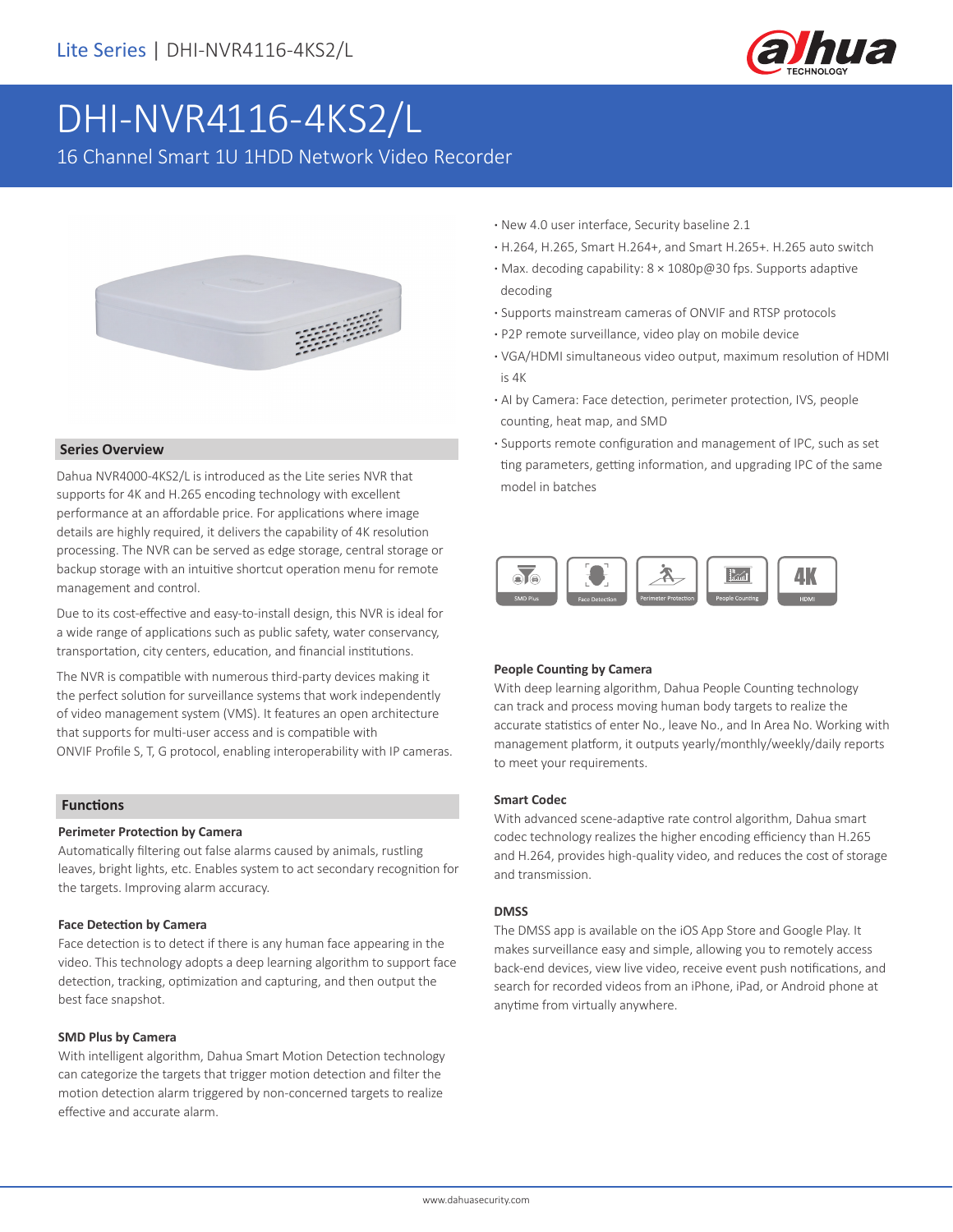# Lite Series | DHI-NVR4116-4KS2/L

### **Technical Specification**

| System                         |                                                                                                                                                                                                   |  |  |  |
|--------------------------------|---------------------------------------------------------------------------------------------------------------------------------------------------------------------------------------------------|--|--|--|
| <b>Main Processor</b>          | Industrial-grade embedded processor                                                                                                                                                               |  |  |  |
| OS                             | <b>Embedded Linux</b>                                                                                                                                                                             |  |  |  |
| <b>Operation Interface</b>     | Web/operating in local GUI                                                                                                                                                                        |  |  |  |
| Perimeter Protection by Camera |                                                                                                                                                                                                   |  |  |  |
| Performance                    | 8 channels                                                                                                                                                                                        |  |  |  |
| AI Search                      | Search for pictures by channel, time and event type                                                                                                                                               |  |  |  |
| Face Detection by Camera       |                                                                                                                                                                                                   |  |  |  |
| Performance                    | 4 channels                                                                                                                                                                                        |  |  |  |
| <b>Face Attributes</b>         | 6 attributes: Gender, age, glasses, expression, mouth<br>mask, and beard                                                                                                                          |  |  |  |
| AI Search                      | Search for pictures by channel, time and face attributes                                                                                                                                          |  |  |  |
| SMD Plus by Camera             |                                                                                                                                                                                                   |  |  |  |
| Performance                    | 12 channels                                                                                                                                                                                       |  |  |  |
| AI Search                      | Search by target classification (human, vehicle)                                                                                                                                                  |  |  |  |
| Video                          |                                                                                                                                                                                                   |  |  |  |
| <b>Access Channel</b>          | 16                                                                                                                                                                                                |  |  |  |
| Network Bandwidth              | Access: 80 Mbps; Storage: 80 Mbps; Forward: 60 Mbps                                                                                                                                               |  |  |  |
| Resolution                     | 8MP; 6MP; 5MP; 4MP; 3MP; 1080p; 720p; D1                                                                                                                                                          |  |  |  |
| <b>Decoding Capability</b>     | 8 × 1080p@30 fps                                                                                                                                                                                  |  |  |  |
| Video Output                   | 1 × VGA output, 1 × HDMI output, supports<br>simultaneous video sources output for VGA and HDMI                                                                                                   |  |  |  |
| Multi-screen Display           | 1, 4, 8, 9, 16 views                                                                                                                                                                              |  |  |  |
| Third-party Camera<br>Access   | ONVIF; RTSP                                                                                                                                                                                       |  |  |  |
| Compression                    |                                                                                                                                                                                                   |  |  |  |
| Video                          | Smart H.265/H.265/Smart H.264/H.264/MJPEG                                                                                                                                                         |  |  |  |
| Audio                          | PCM/G711A/G711U/G726/AAC                                                                                                                                                                          |  |  |  |
| Network                        |                                                                                                                                                                                                   |  |  |  |
| Network Protocol               | HTTP; HTTPS; TCP/IP; IPv4/IPv6; UPnP; SNMP; RTSP;<br>UDP; SMTP; NTP; DHCP; DNS; IP Filter; DDNS; FTP; Alarm<br>Server; IP Search (Support Dahua IP camera; DVR; NVS;<br>etc.); P2P; auto register |  |  |  |
| <b>Mobile Phone Access</b>     | Android; iOS                                                                                                                                                                                      |  |  |  |
| Interoperability               | ONVIF(profile T/S/G); CGI; SDK                                                                                                                                                                    |  |  |  |
| <b>Browser</b>                 | Chrome; IE9 or later; firefox                                                                                                                                                                     |  |  |  |
| Record Playback                |                                                                                                                                                                                                   |  |  |  |
| Multi-channel Playback         | Up to 16 channels for playback                                                                                                                                                                    |  |  |  |
| <b>Record Mode</b>             | Manual record; alarm recording; SMD recording; smart<br>recording                                                                                                                                 |  |  |  |
| Storage                        | Local HDD; network                                                                                                                                                                                |  |  |  |

Backup USB storage device

| Playback Function           | 1. Play/pause/stop/slow/quick/backward/by frame<br>2. Full screen, backup (video clip/file), partial zoom in,<br>and audio on/off |  |
|-----------------------------|-----------------------------------------------------------------------------------------------------------------------------------|--|
| Storage                     |                                                                                                                                   |  |
| Disk Group                  | Yes                                                                                                                               |  |
| Alarm                       |                                                                                                                                   |  |
| General Alarm               | Motion detection, privacy masking, video loss, scene<br>changing, PIR alarm, IPC external alarm                                   |  |
| Anomaly Alarm               | Camera disconnection, storage error, disk full, IP conflict,<br>MAC conflict, login locked, and cybersecurity exception           |  |
| Intelligent Alarm           | Face detection, perimeter protection (intrusion and<br>tripwire), IVS, people counting, heat map, and SMD<br>alarms               |  |
| Alarm Linkage               | Recording, snapshot, audio, buzzer, log, preset, and<br>email                                                                     |  |
| External Port               |                                                                                                                                   |  |
| Audio Input                 | $1 \times$ RCA input                                                                                                              |  |
| Audio Output                | $1 \times$ RCA output                                                                                                             |  |
| HDD                         | 1 SATA III ports, up to 10 TB for a single HDD. The<br>maximum HDD capacity varies with environment<br>temperature                |  |
| USB                         | $2(2 \times back USB2.0)$                                                                                                         |  |
| HDMI                        | 1 (supports up to 4K resolution output)                                                                                           |  |
| VGA                         | 1                                                                                                                                 |  |
| Network                     | $1 \times R$ J-45, 10/100 Mbps self-adaptive Ethernet port                                                                        |  |
| General Parameter           |                                                                                                                                   |  |
| Power Supply                | 12 V DC, 2 A                                                                                                                      |  |
| Power Consumption           | < 10 W (HDD not included, idling)                                                                                                 |  |
| Net Weight                  | 0.45 kg (0.99 lb)                                                                                                                 |  |
| Gross Weight                | 1.07 kg (2.36 lb)                                                                                                                 |  |
| Product Dimensions          | 204.6 mm × 206.4 mm × 48.1 mm (8.06" × 8.12" × 1.90")<br>$(W \times L \times H)$                                                  |  |
| Package Dimensions          | 96 mm × 364 mm × 261 mm (3.78" × 14.33" × 10.28")<br>$(W \times L \times H)$                                                      |  |
| <b>Operating Conditions</b> | $-10$ °C to +50 °C (+10 °F to +122 °F)                                                                                            |  |
| <b>Storage Conditions</b>   | 0 °C to +40 °C (32 °F to 104 °F)                                                                                                  |  |
| Operating Humidity          | 10%~93%                                                                                                                           |  |
| Storage Humidity            | 30%~85%                                                                                                                           |  |
| Operating Altitude          | 3000 m (9842.52 ft)                                                                                                               |  |
| Installation                | Desktop mounted                                                                                                                   |  |
| Certifications              | CE: EN62368-1; EN55032,EN55024, EN55035, EN61000-<br>3-2, EN61000-3-3 EN50130-4<br>FCC: Part 15 Subpart B                         |  |